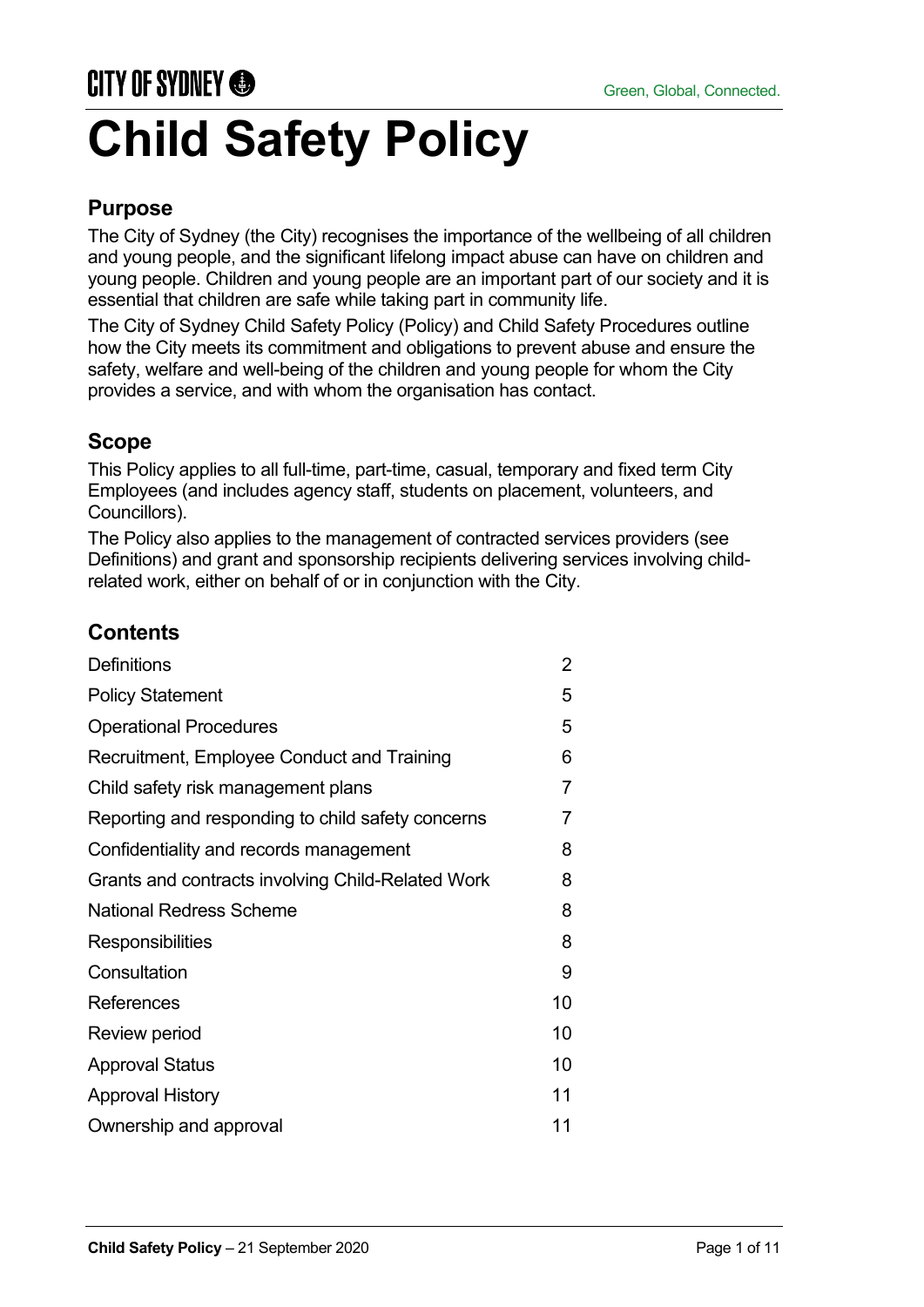# **Definitions**

| <b>Term</b>                                  | <b>Meaning</b>                                                                                                                                                                                                                                                                                                                                                                                                                                                                                                                                                                                                                                                                                                                                                                                                                                                                                                                                                         |  |  |
|----------------------------------------------|------------------------------------------------------------------------------------------------------------------------------------------------------------------------------------------------------------------------------------------------------------------------------------------------------------------------------------------------------------------------------------------------------------------------------------------------------------------------------------------------------------------------------------------------------------------------------------------------------------------------------------------------------------------------------------------------------------------------------------------------------------------------------------------------------------------------------------------------------------------------------------------------------------------------------------------------------------------------|--|--|
| <b>Agency Staff</b>                          | Temporary staff engaged by the City through a labour hire agency.<br>For the purpose of this policy agency staff are considered City<br>employees.                                                                                                                                                                                                                                                                                                                                                                                                                                                                                                                                                                                                                                                                                                                                                                                                                     |  |  |
| <b>Allegation</b>                            | Includes an allegation which involves behaviour that is reportable<br>conduct, as well as behaviour that is exempt from notification to the<br>NSW Office of the Children's Guardian, but which is required to be<br>investigated by the City.                                                                                                                                                                                                                                                                                                                                                                                                                                                                                                                                                                                                                                                                                                                         |  |  |
| <b>Child/ Children</b>                       | A child is a person aged 0-16 years.                                                                                                                                                                                                                                                                                                                                                                                                                                                                                                                                                                                                                                                                                                                                                                                                                                                                                                                                   |  |  |
| <b>Child-Related Work</b>                    | Work which involves direct contact by the worker with a child or<br>children where that contact is a usual part of and more than<br>incidental to the work. It also includes work that is likely to involve<br>contact with a child in connection with at least one of the 20<br>legislated categories of child-related work, which include:<br>education and care and child minding services<br>$\bullet$<br>clubs or other bodies providing programs and services for<br>$\bullet$<br>children<br>entertainment for children – includes sporting, cultural or other<br>$\bullet$<br>entertainment venues used primarily by children and<br>entertainment services for children<br>transport services for children - including school bus services, taxi<br>$\bullet$<br>services for children with a disability and supervision of school<br>road crossings<br>It may also include a worker who has access to confidential records<br>or information about children. |  |  |
| <b>City Employee</b>                         | Any person engaged in work for the City of Sydney in any of the<br>following capacities:<br>full-time, part-time, casual, temporary and fixed term employees<br>Agency staff<br>$\bullet$<br>volunteers<br>students on placement, and<br>$\bullet$<br>for the purposes of this policy, Councillors.<br>$\bullet$                                                                                                                                                                                                                                                                                                                                                                                                                                                                                                                                                                                                                                                       |  |  |
| <b>Contracted Service</b><br><b>Provider</b> | An organisation or entity contracted to provide goods, services or<br>programs involving child-related work on behalf of or in conjunction<br>with the City, where that entity has been engaged as a result of<br>informal and formal <b>procurement processes</b> such as Request for<br>Quotations (RFQs), Tenders, Expressions of Interest (EOIs), and<br>one-off or standing purchase orders.                                                                                                                                                                                                                                                                                                                                                                                                                                                                                                                                                                      |  |  |
| <b>Direct Contact</b>                        | Means physical or face-to-face contact and contact online.                                                                                                                                                                                                                                                                                                                                                                                                                                                                                                                                                                                                                                                                                                                                                                                                                                                                                                             |  |  |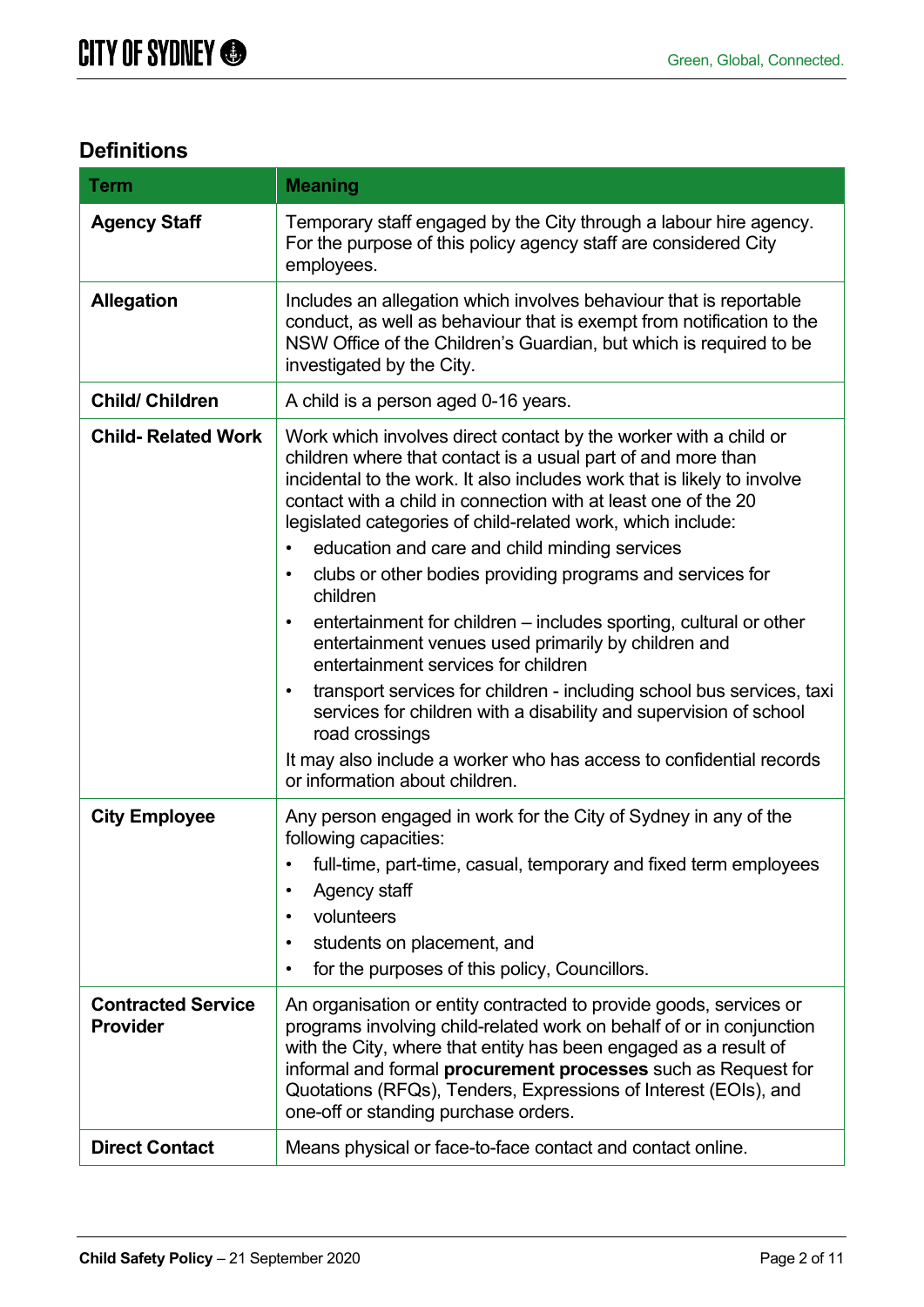| Term                                                                 | <b>Meaning</b>                                                                                                                                                                                                                                                                                                                                                                                                                                                                                                                                                                                                                                                                                                                                                                                                           |
|----------------------------------------------------------------------|--------------------------------------------------------------------------------------------------------------------------------------------------------------------------------------------------------------------------------------------------------------------------------------------------------------------------------------------------------------------------------------------------------------------------------------------------------------------------------------------------------------------------------------------------------------------------------------------------------------------------------------------------------------------------------------------------------------------------------------------------------------------------------------------------------------------------|
| <b>Hiring Manager</b>                                                | The City employee who plans, assesses and appoints candidates to<br>vacant positions in line with the City Recruitment and Selection<br>Policy.                                                                                                                                                                                                                                                                                                                                                                                                                                                                                                                                                                                                                                                                          |
| III-treatment of a<br><b>Child</b>                                   | Means conduct towards a child that is unreasonable and seriously<br>inappropriate, improper, inhumane or cruel.<br>Ill-treatment includes:<br>making excessive or degrading demands of a child<br>1.<br>a pattern of hostile or degrading comments or behaviour towards<br>2.<br>a child<br>3. using inappropriate forms of behaviour management towards a<br>child                                                                                                                                                                                                                                                                                                                                                                                                                                                      |
| Investigation<br>(of Reportable<br><b>Allegations or</b><br>Conduct) | The process in which the City of Sydney:<br>gathers all relevant facts<br>$\bullet$<br>manages risks to children, employees and the organisation<br>$\bullet$<br>during an investigation<br>makes an assessment as to whether an allegation is reportable<br>$\bullet$<br>under the Reportable Conduct Scheme<br>notifies the Children's Guardian of the Reportable Allegation or<br>٠<br>conduct<br>makes a finding of Reportable Conduct including whether an<br>$\bullet$<br>allegation is sustained or not, and<br>provides information to assist any relevant employment<br>٠<br>proceedings.                                                                                                                                                                                                                       |
| Reportable<br><b>Allegation</b>                                      | A reportable allegation in relation to an employee of the City, means:<br>if the employee holds, or is required to hold, a Working with<br>a.<br>Children Check clearance for the purpose of employment with the<br>public authority-an allegation that the employee has engaged in<br>conduct that may be Reportable Conduct, whether or not the<br>conduct is alleged to have occurred in the course of the<br>employee's employment, or<br>b. if the employee is not required to hold a Working with Children<br>Check clearance for the purpose of employment with the public<br>authority—an allegation that the employee has engaged in<br>conduct that may be Reportable Conduct, unless the conduct is<br>alleged to have occurred outside the course of the employee's<br>employment with the public authority. |
| <b>Reportable Conduct</b>                                            | Reportable conduct means the following conduct, whether or not a<br>criminal proceeding in relation to the conduct has been commenced<br>or concluded:<br>a. a sexual offence,<br>b. sexual misconduct,<br>Ill-treatment of a child,<br>C.<br>Neglect of a child,<br>d.                                                                                                                                                                                                                                                                                                                                                                                                                                                                                                                                                  |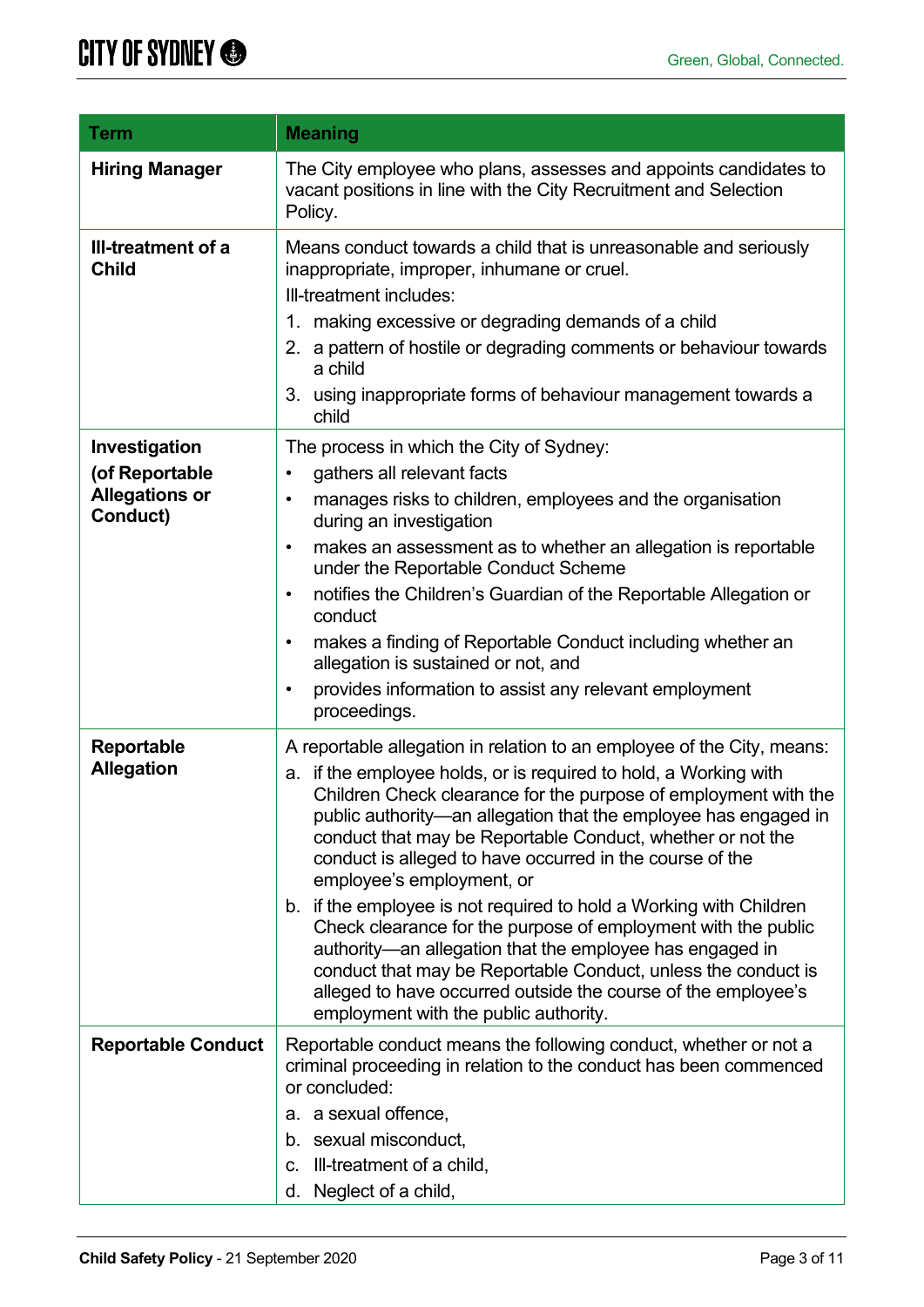| <b>Term</b>                            | <b>Meaning</b>                                                                                                                                                                                                                                                                                                                                                                                                                                                                  |  |
|----------------------------------------|---------------------------------------------------------------------------------------------------------------------------------------------------------------------------------------------------------------------------------------------------------------------------------------------------------------------------------------------------------------------------------------------------------------------------------------------------------------------------------|--|
|                                        | e. an assault against a child,<br>f.<br>failure to reduce or remove the risk of a child becoming a victim of<br>abuse or concealing child abuse,<br>g. behaviour that causes significant emotional or psychological<br>harm to a child.<br>Examples of indicators of significant emotional or psychological harm<br>in respect of paragraph $(g)$ include :<br>displaying behaviour patterns that are out of character,<br>2. regressive behaviour,<br>3. anxiety or self-harm. |  |
| <b>Students on</b><br><b>Placement</b> | Any person undertaking practical training as part of an educational or<br>vocational course (other than as a high-school student undertaking<br>work experience).                                                                                                                                                                                                                                                                                                               |  |
| <b>Survivor</b>                        | A person who has suffered sexual abuse that is within the scope of<br>the National Redress Scheme.                                                                                                                                                                                                                                                                                                                                                                              |  |
| Young Person /<br><b>People</b>        | A person who is aged 16 years or above but who is under the age of<br>18 years.                                                                                                                                                                                                                                                                                                                                                                                                 |  |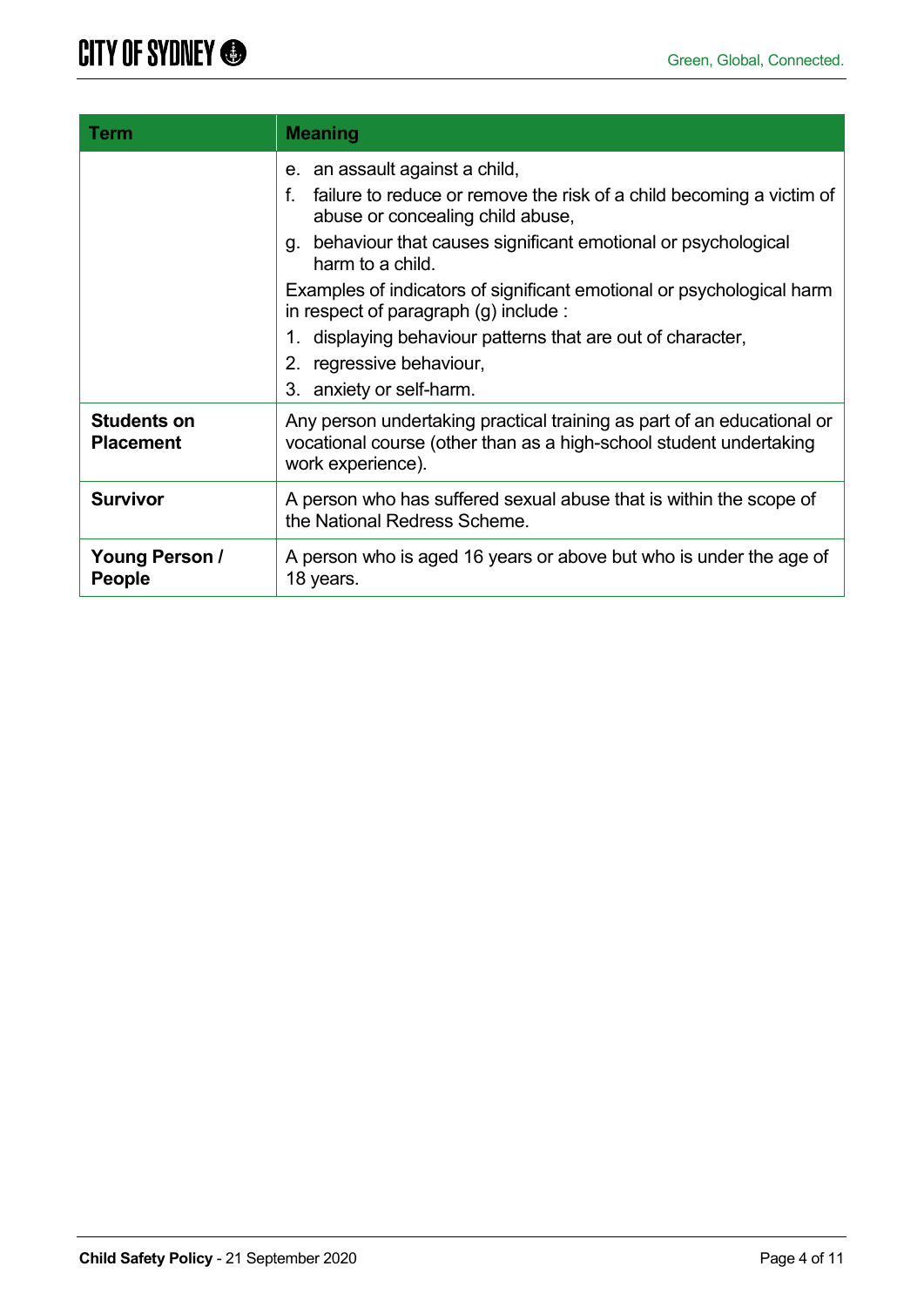# **Policy Statement**

The City of Sydney caters for the needs of children and young people by providing parks and playgrounds, recreation facilities, early education and care services, outside school hours care services, libraries, cycle paths and skate facilities.

The City also provides a diverse array of services which may be used by children and young people including community programs and facilities, delivering community events, contracting services through external operators, and providing funding to support community organisations through its grants and sponsorship programs.

The City is committed to:

- 1. Upholding the United Nations Convention on the Rights of the Child (1990)
- 2. Building a culture of child safety within its organisation and communities by embedding the [NSW Child Safe Standards](https://www.kidsguardian.nsw.gov.au/child-safe-organisations/training-and-resources/child-safe-standards) into practice over time
- 3. Meeting its responsibilities to ensure the safety and welfare of children, and taking reasonable measures to prevent abuse of children in line with child safety and protection legislation, including:
	- Ensuring that City employees working with children are suitable and supported through fit for purpose recruitment and selection processes
	- appropriate Working with Children Checks are in place and verified
	- the provision of a regular program of child safety training and inductions that ensure all City employees are aware of their legal responsibilities and are confident in reporting known, suspected or alleged child abuse, misconduct or inappropriate behaviour
	- Actively promoting safety and working towards reducing all environmental and situational risk factors that lead to risk of children and young people being harmed, by ensuring appropriate child safety risk management plans and systems are in place
	- Actively promoting safety and working towards reducing all environmental and situational risk factors that lead to risk of children and young people being harmed.
- 4. Timely reporting and investigation of concerns of possible abuse, harm or neglect of a child by appropriately independent and skilled investigators
- 5. Storing and maintaining records in line with relevant child safety and protection legislation, and
- 6. Participating in the National Redress Scheme.

## **Operational Procedures**

This Policy should be read in conjunction with the following operational procedures:

- Child Safety Procedure [Recruitment, Employee Conduct](https://record.cityofsydney.nsw.gov.au/2020/427577) and Training
	- [Appendix A: Child Safe Code of Conduct -](https://record.cityofsydney.nsw.gov.au/2020/325983-06) Employees
	- [Appendix B: Child Safety Training Program](https://record.cityofsydney.nsw.gov.au/2020/325983-05)
- Child Safety Procedure [Reporting child safety concerns](https://record.cityofsydney.nsw.gov.au/2020/427575)
- Child Safety Procedure [Notifying and investigating child safety concerns](https://record.cityofsydney.nsw.gov.au/2020/427573)
- Child Safety Procedure [National Redress Scheme](https://record.cityofsydney.nsw.gov.au/2020/427572)
- Child Safety Procedure Contract and Grant Management *in development*
- Child Safety Guideline Child Safe Environments *in development*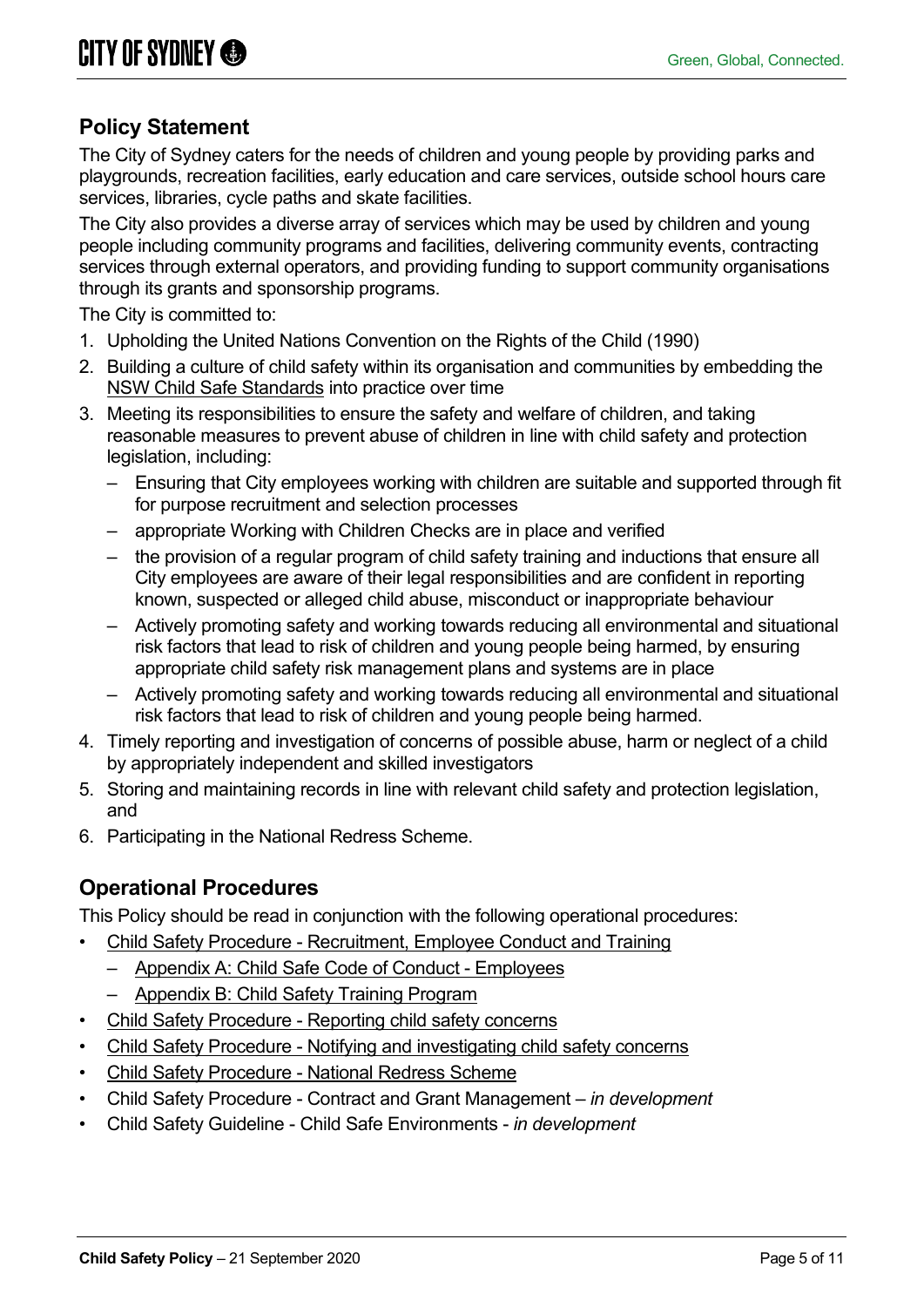# **Recruitment, Employee Conduct and Training**

#### **City Employee conduct**

All City Employees have a responsibility to adhere to this Policy and associated procedures, the City's Code of Conduct and the Child Safe Code of Conduct - Employees (which outlines acceptable and unacceptable behaviour).

City employees who are required to hold a Working with Children Check for the purposes of their work, must adhere to the Child Safe Code of Conduct at all times, both while at work and when not at work.

Breaches of the Child Safe Code of Conduct - Employees can lead to disciplinary action up to and including termination of employment.

#### **Assigning categories to roles**

Every role within the City of Sydney will be categorised using the City's Child Safety Procedure – Recruitment, Employee Conduct and Training, including newly created, re-profiled positions and existing roles where there has been a change in duties.

These categories determine whether the role requires a Working with Children Check, and what type of child safety training must be completed in order to meet the responsibilities of the roles.

#### **Recruitment and employment**

The City will meet legal requirements to ensure that only people with valid Working with Children Checks are engaged in child-related work. The Working with Children Check is an essential part of the City's recruitment process to prevent people who pose a risk to the safety of a Child or Young Person from being employed or engaged in child-related work.

The Director People, Performance and Technology, the relevant Divisional Director and the hiring manager are responsible for ensuring that all recruitment and employment procedures are carried out in accordance with the Child Protection (Working with Children) Act 2012, the Child Protection (Working with Children) Regulation 2013 and the Child Safety Procedure – Recruitment, Employee Conduct and Training.

The Manager Recruitment, together with relevant Directors and hiring managers are responsible for:

- ensuring Working with Children Checks have been carried out for designated roles before hiring a prospective employee, and
- not continuing to employ, in child-related work, a person that has been identified as disqualified as a result of failing to qualify for a Working with Children Check renewal.

#### **Training requirements**

Training and induction is important to ensure that all City employees understand that the safety of children and young people is the responsibility of everyone.

City employees will be provided appropriate training to ensure that they understand the City's commitment to the safety of children and young people, and that everyone has a role to play in protecting them from abuse.

The City's aim is that all City employees (in addition to parents/carers and children or young people) feel confident and comfortable in discussing any allegations of child abuse or child safety concerns. Relevant workforce areas are trained to identify, assess, and minimise risks of abuse and to detect potential signs of abuse to children and young people.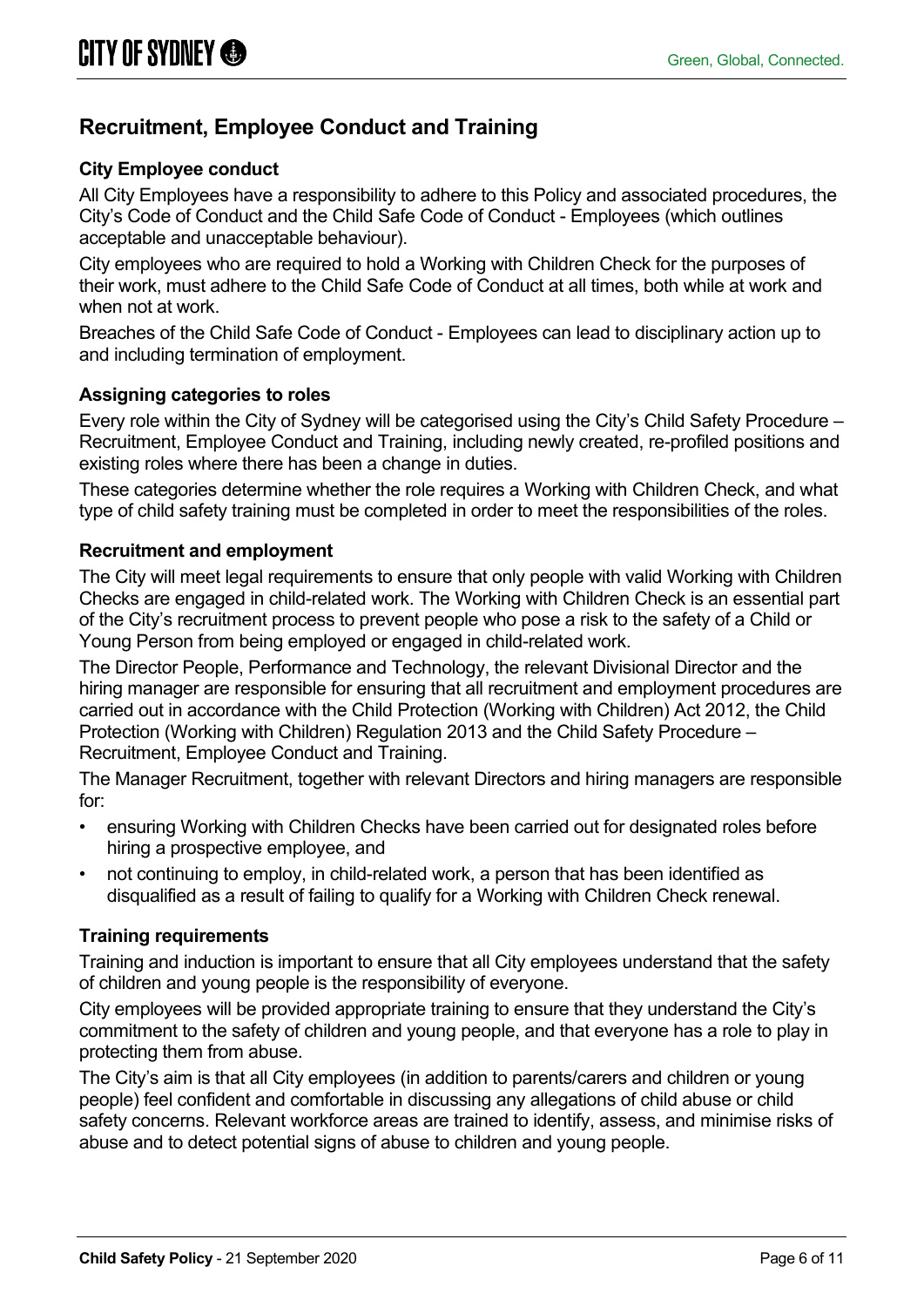All City employees will be provided an induction to the Child Safe Code of Conduct and the City's Child Safety Policy and Procedures, and, where relevant, an induction to local child safety practices.

All City employees must undertake training that has been identified as required for their role. Training requirements for each of the Categories are set out in Appendix B: Child Safety - Training Program.

# **Child safety risk management plans**

Identifying risks to children and young people and implementing controls to mitigate these risks is an essential factor in keeping children safe. Child Safety Risk Management Plans will document how the safety and welfare of children and young people participating in events, programs and services delivered by the City are managed.

Child Safety Risk Management Plans are required for:

- each individual City staffed facility where children and young people attend, and
- each unique service offered to children and young people where numerous services operate out of the same facility (regardless of whether or not the service is exclusively for children), and
- each event, program or service provided by City employees delivered outside of a staffed City facility, where children and young people are expected to attend or be present.

## **Reporting and responding to child safety concerns**

Information outlining how a child, parent or family member, or community member can make a complaint will be provided in all of the City's staffed community facilities and on the City's website.

All City employees must comply with legal requirements and adopted procedures and report known, suspected or alleged child abuse, misconduct or inappropriate behaviour.

Requirements and processes are outlined in the Child Safety Procedure – Reporting child safety concerns.

If an Allegation of abuse, inappropriate behaviour, misconduct or a safety concern is raised, the City will:

- ensure that processes for responding to alleged abuse and misconduct are fair and focus on child safety
- in the event that a City employee poses a serious risk of abusing a children and young person, remove or reduce the risk to the child and young person
- provide reports and/ or progress updates to the relevant authorities and where appropriate people involved in any incident
- provide support or make referrals for support to alleged victims, their families and affected City employees, such as helping them understand their rights and the process that will be followed in responding to allegations of reportable conduct, and assistance in accessing counselling or other support as required, and
- undertake timely reviews of organisational child safety policies, procedures and/or relevant child safety risk management plans following an incident to help drive continuous improvement.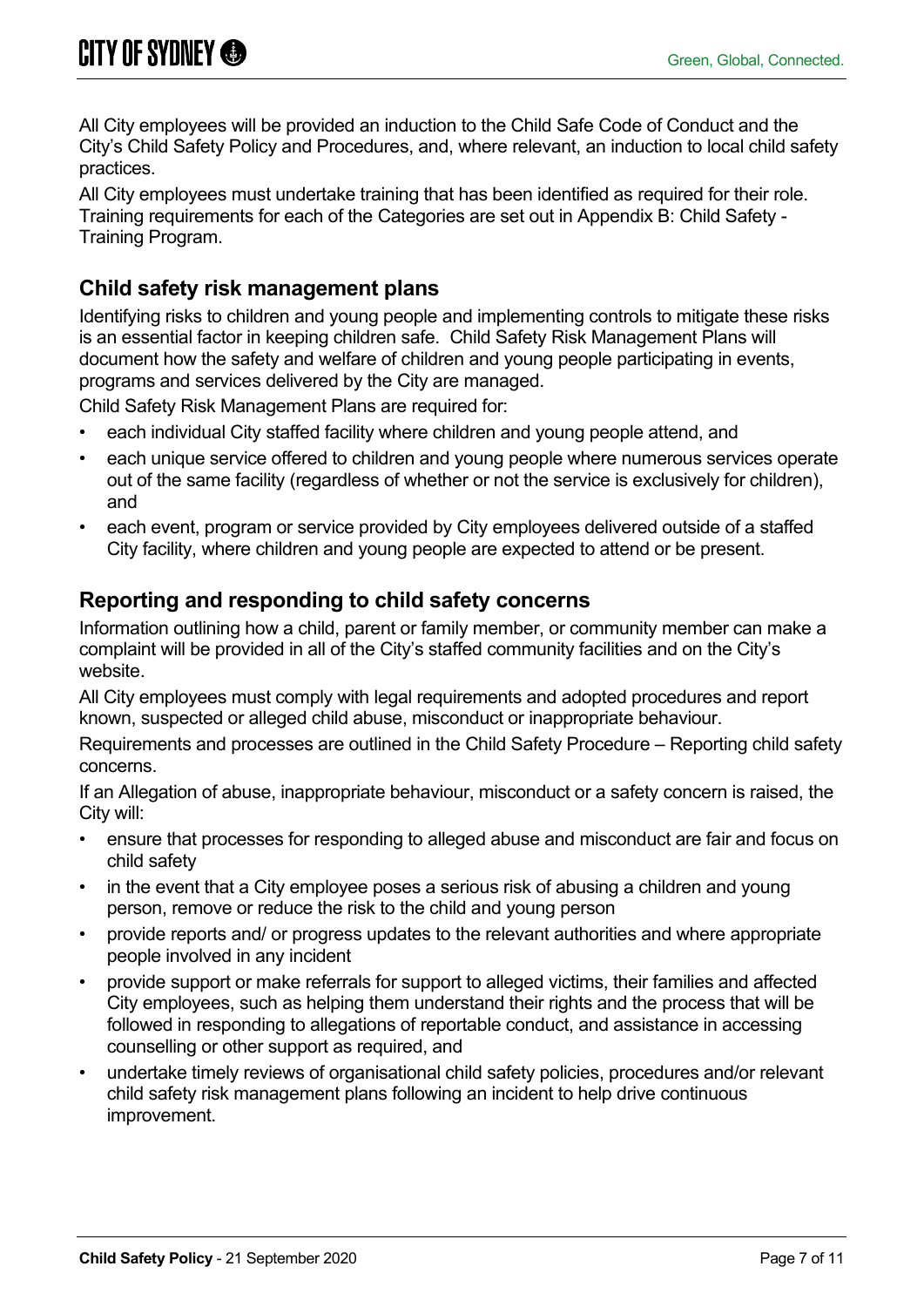# **Confidentiality and records management**

Confidentiality will be maintained for all records and information relating to child safety and protection matters. All child safety and protection records will be maintained in secure electronic files and access will be strictly controlled.

Directors and managers are responsible for ensuring that City employees are aware of procedures relating to record management and that appropriate City employees understand where files are required to be stored within their Business Units.

Records will be stored in accordance with the requirements of the relevant child safety and protection legislation and the City's Records Management Policy.

# **Grants and contracts involving Child-Related Work**

The City has lease, licence and service agreements with a number of commercial sporting/recreational organisations and/or community organisations that provide services for the benefit of the community on behalf of the City including aquatic and leisure centres, child care, recreation facilities and tennis courts.

The City also provides grant funding and/or subsidised accommodation to a range of organisations that use this funding and/or accommodation to delivery programs and services.

Where any relevant contractual agreements include the delivery of child-related work on behalf of or in conjunction with the City**,** the agreement must contain clauses outlining the organisation's responsibilities under all applicable child safety and protection legislation and City child safety policies.

Performance measures, compliance, monitoring and reporting systems related to child safety will be established in relevant agreements and through contract management processes.

Further guidance is contained in the Child Safety Procedure – Contract and Grant Management.

## **National Redress Scheme**

The City acknowledges the life-long impact of institutional child sexual abuse on survivors and is a participating organisation in the National Redress Scheme.

As a participating organisation, if a survivor of child sexual abuse seeks access to the National Redress Scheme, the City will act with discretion, in good faith and use its best endeavours to assist people applying for redress by providing information.

## **Responsibilities**

Detailed responsibilities are outlined in the relevant Child Safety Procedures.

#### **All City Employees must:**

- act in accordance with the City's Child Safe Code of Conduct Employees
- be aware of, and comply with, their responsibilities under the Child Safety Policy and **Procedures**

#### **Chief Executive Officer as Head of Entity must:**

• ensure adequate systems and processes, policies and procedures, and codes of conduct are in place to prevent, detect and respond to abuse of children and young people

#### **Director City Life and Director People Performance and Technology:**

will ensure that the City has a Child Safety Policy and Procedures which comply with relevant regulations and legislation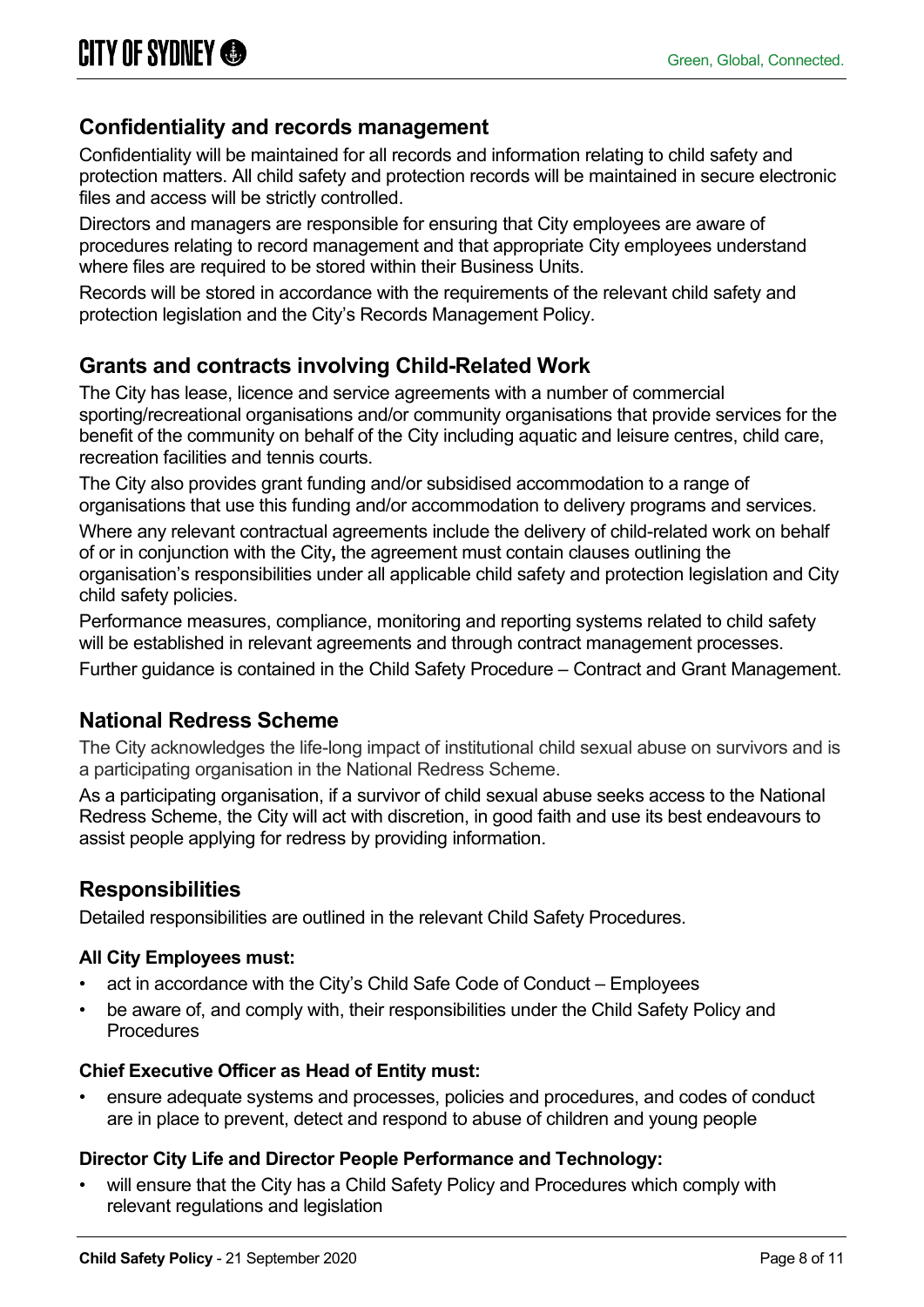- will ensure recruitment and screening practices are conducted in line with relevant child safety and protection legislation and the City's Child Safety Procedures
- will ensure specified systems are in place for detecting and responding to reports of child safety concerns
- must ensure that strict confidentiality is maintained for all records and information relating to child safety and protection matters and that records are maintained and disposed of in accordance with the *State Records Act 1998,* City record keeping policies and any other relevant legislative requirements

#### **Director Legal and Governance**

- will ensure that a platform exists to manage environmental and situational risks to child safety. All Directors will ensure that relevant business units have in place local child safety risk management plans, and that these are regularly reviewed.
- will ensure tools and resources are available to enable managers to develop and implement local child safety risk management plans

## **Consultation**

This Policy has been developed in consultation with City Life, City Greening and Leisure, People, Performance and Technology and Legal and Governance.

In adopting this Policy, it is recognised that there are specific legislative and procedural requirements to be met by the City and City employees.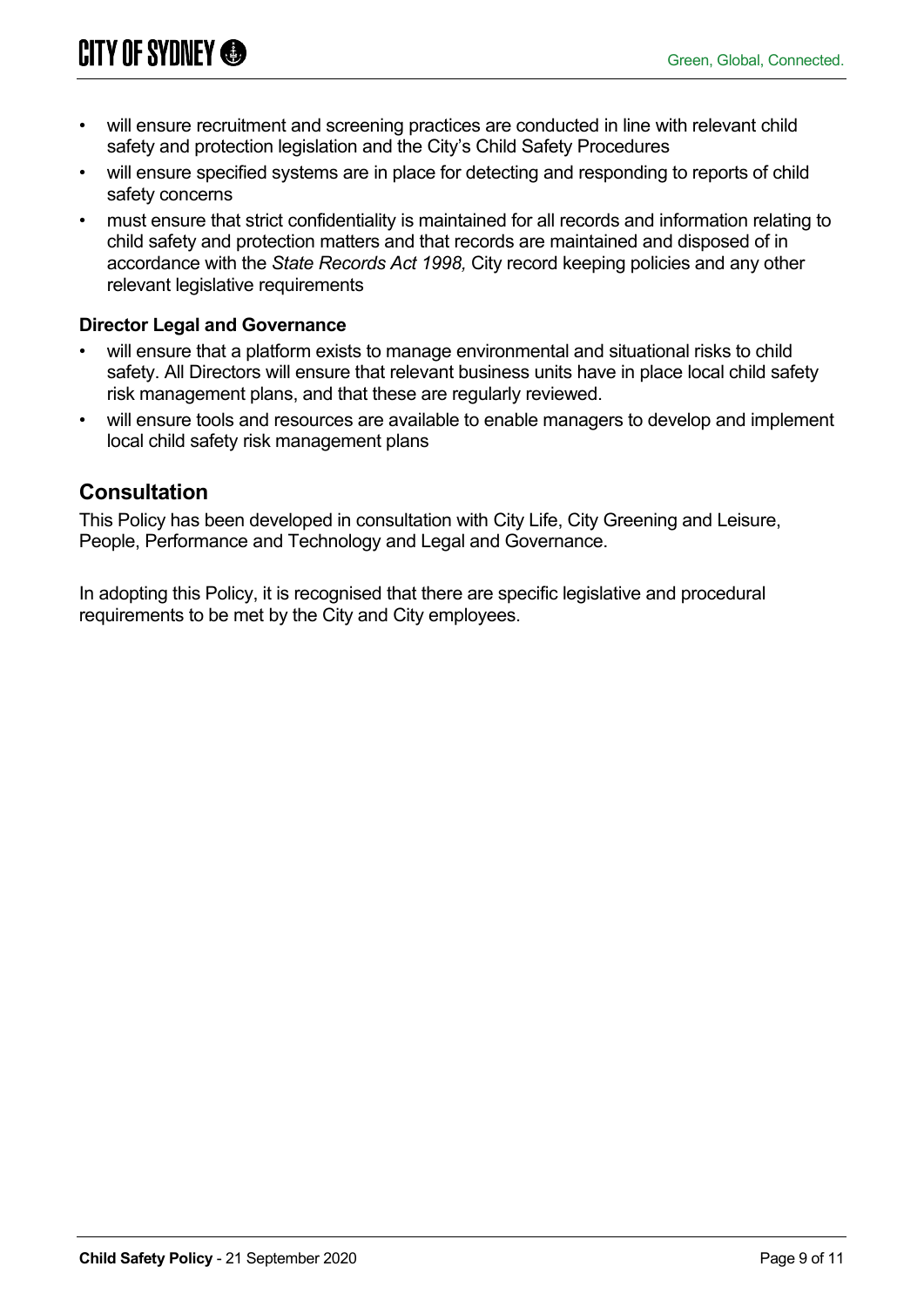## **References**

#### **Laws and Standards**

- Child Protection (Working with Children) Act 2012
- Child Protection (Working with Children) Regulation 2013
- Children and Young Persons (Care and Protection) Act 1998
- Children's Guardian Act 2019
- Civil Liability Amendment (Organisational Child Abuse Liability) Act 2018
- Crimes Act 1900
- Local Government Act 1993
- National Redress Scheme for Institutional Child Sexual Abuse Act 2018 (Cth).
- NSW Child Safe Standards
- NSW Children (Education and Care Services National Law Application) Act 2010
- Privacy and Personal Information Protection Act 1998
- State Records Act 1998
- United Nations Convention on the Rights of the Child (1990)

#### **Policies and Procedures**

- Child Safety Procedure [Recruitment, Employee Conduct](https://record.cityofsydney.nsw.gov.au/2020/427577) and Training
	- [Appendix A: Child Safe Code of Conduct -](https://record.cityofsydney.nsw.gov.au/2020/325983-06) Employees
	- [Appendix B: Child Safety Training Program](https://record.cityofsydney.nsw.gov.au/2020/325983-05)
- Child Safety Procedure [Reporting child safety concerns](https://record.cityofsydney.nsw.gov.au/2020/427575)
- Child Safety Procedure [Notifying and investigating child safety concerns](https://record.cityofsydney.nsw.gov.au/2020/427573)
- Child Safety Procedure [National Redress Scheme](https://record.cityofsydney.nsw.gov.au/2020/427572)
- Child Safety Procedure [Contracted Service Providers](https://record.cityofsydney.nsw.gov.au/2021/563185)
- Child Safety Guideline Child Safe Environments *– in development*
- Child Safe Code of Conduct Facilities and Venues
- Disciplinary Policy
- Privacy Management Plan
- Records Management Policy
- Volunteer Policy
- Volunteer Procedures
- Code of Conduct

#### **Review period**

This policy will be reviewed every 4 years, or upon changes in child safety and protection legislation.

## **Approval Status**

The Council approved this policy on 21 September 2020.